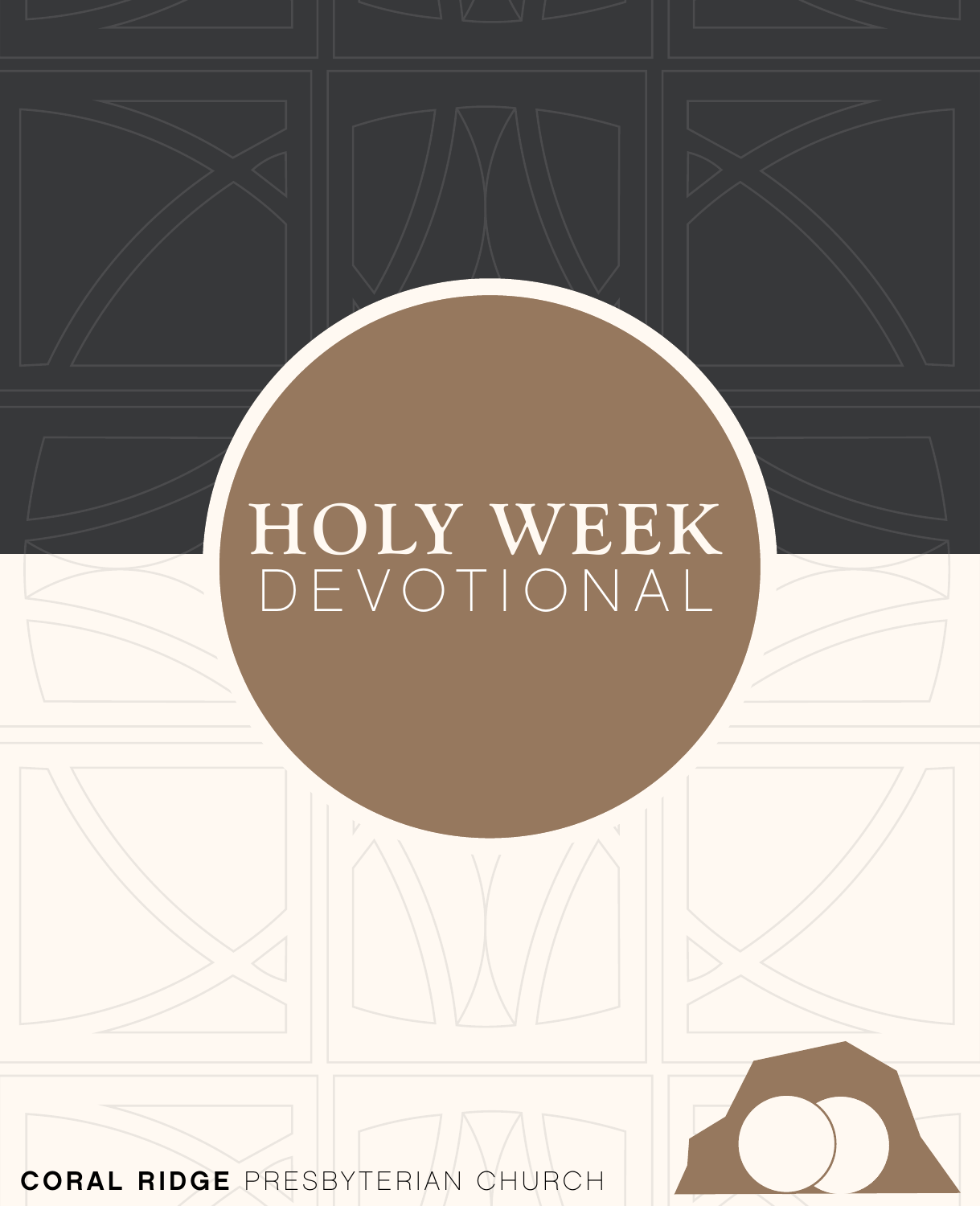# **HOLY WEEK** DEVOTIONAL



**EASTER 2022**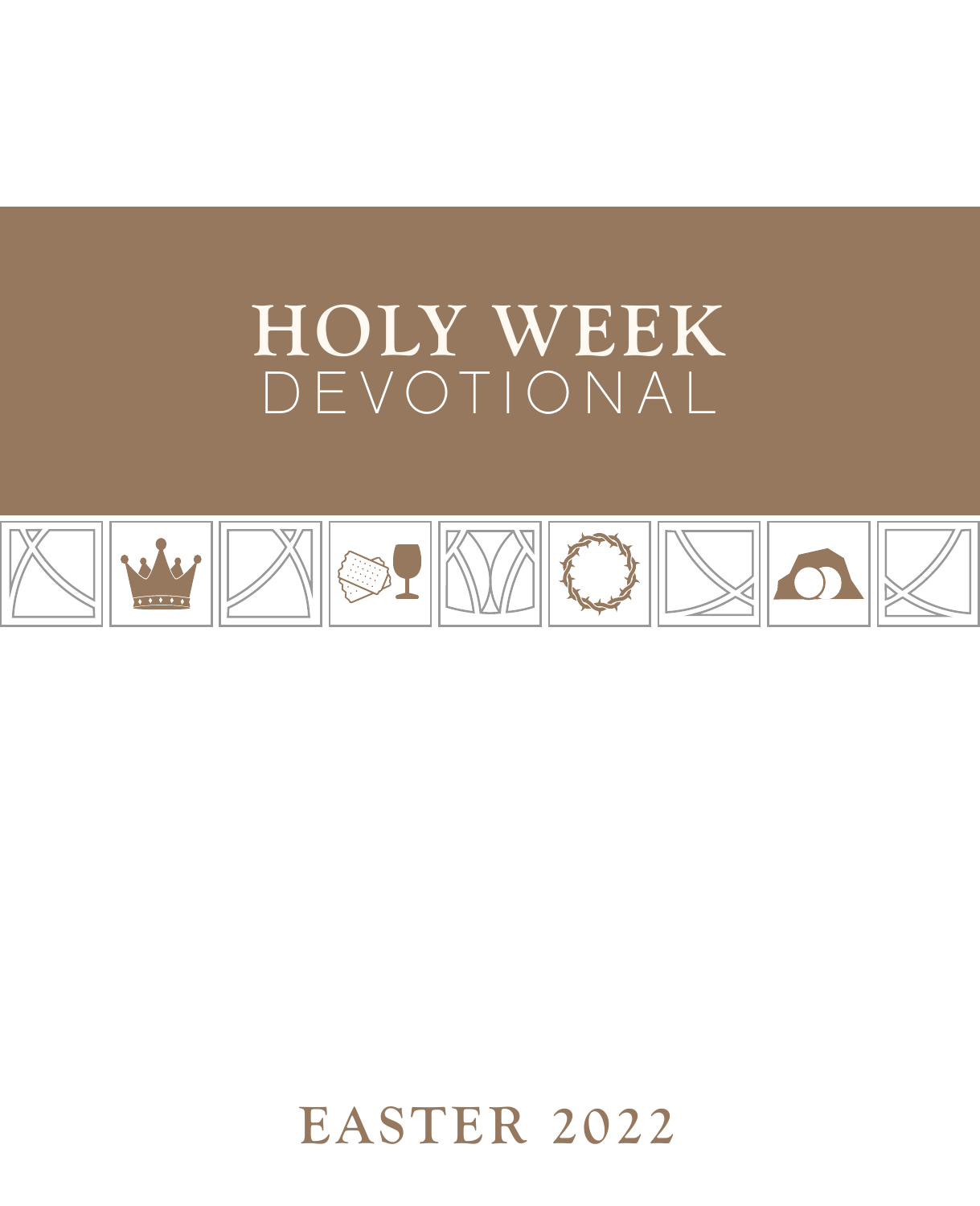# **PALM SUNDAY**

#### **April 10 |** MATTHEW 27:46

What Christians have called the "Old Testament" is much more than the historic backdrop to Christ's ministry. The Old Testament is, in many ways, the biography of Jesus, written long before he came into the world. Israel's story is Jesus' story and his thirty-three years mark the climax of that story.

In his infancy, Christ was born into a new "Egypt" with a new Pharaoh—Herod the Great—on the throne. Herod took a page from Pharaoh's playbook and began killing all the male children under the age of two, hoping to destroy his greatest rival, the promised eternal King. But, like Moses before him, Jesus is protected from the murderous plans of the king, returning once again to the people he was sent to redeem. Like Israel in the Red Sea, Christ passed through the waters of his baptism before entering the wilderness to be tempted. Like Joshua—Jesus' namesake—Christ returns from the wilderness, entering into the land of promise prepared for holy conquest.

Jesus is the greater Moses; not merely a prophet, but *the* Prophet, and the subject of all prophecy before him. Jesus is the greater Joshua who casts out demons with a word and conquers with the sword from his mouth. Jesus is the greater David, the promised King whose reign will never come to an end. Jesus, the carpenter and stonemason, is the greater Solomon who declares that the Jerusalem temple—the house built upon sand—would be reduced to rubble. But now he builds the true and final temple: a living temple—Christ himself as the cornerstone—and his Spirit-filled people as "living stones [being] built into a spiritual house" (1 Pet. 2:4-5). Jesus is the greater Aaron, a sinless and eternal high priest who pours out his Spirit upon all who call upon his name, making us all "a royal priesthood" (1 Pet. 2:9).

Every figure that came before him was a shadow, a murky picture of the Messiah before he came. But his greatest act of solidarity with his people came in his final hours, when the sinless Savior cried out, "My God, my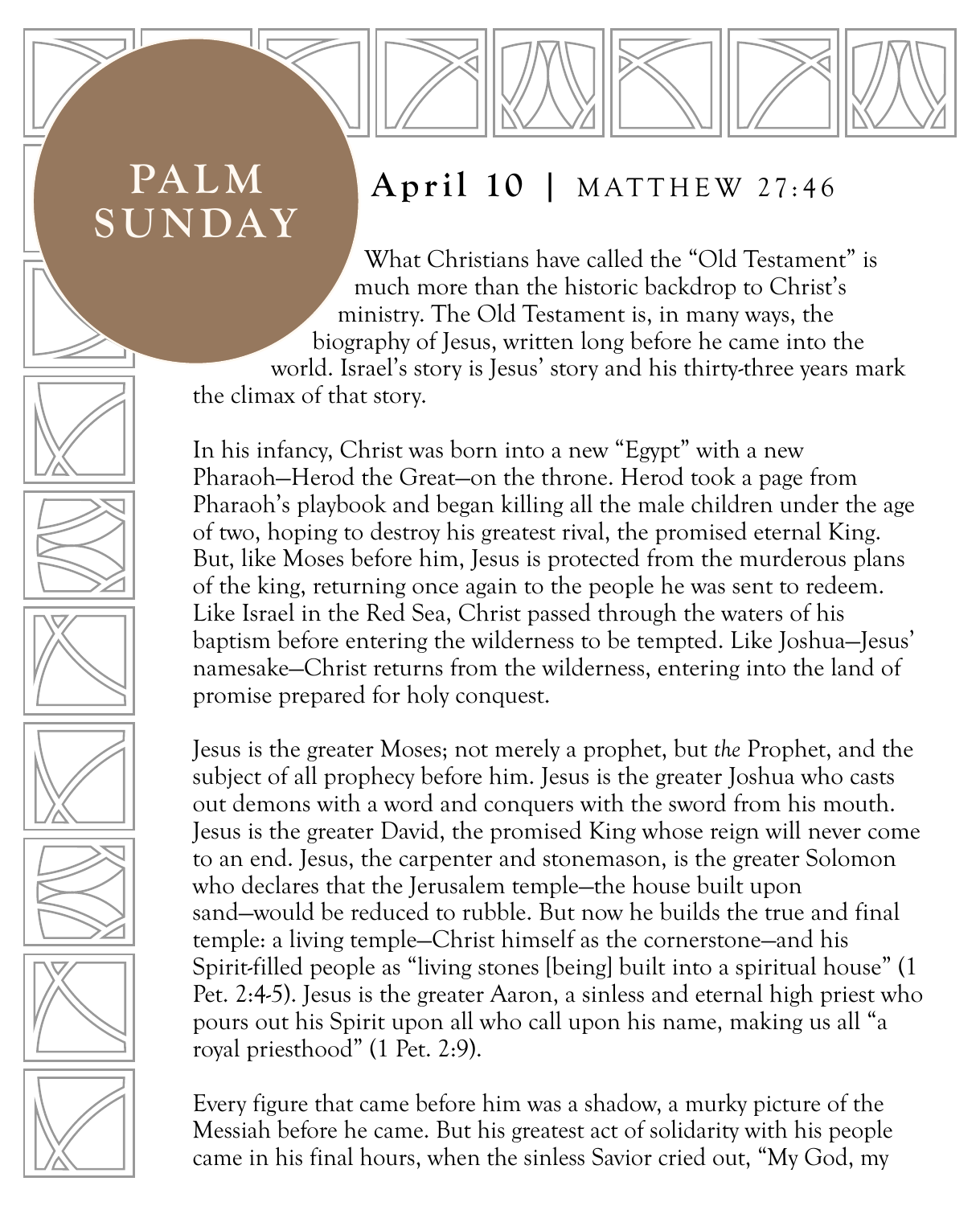God, why have you forsaken me?" On the cross, Christ becomes like his people in a new and dreadful way. On the cross, the Lord takes upon himself all the sins of his people, bearing the weight of our collective depravity. On the cross, Christ displays himself as the Passover Lamb, whose blood covers us and frees us from the power of sin and death.

God's words were always on Christ's lips, and this "cry of dereliction" is the first line of Psalm 22, which predicts the crucifixion with startling accuracy. Though he was the innocent one, Jesus becomes like "a worm and not a man, scorned by everyone, despised by the people" (Psa. 22:6). Though he had trusted in God "even at my mother's breast… [d]ogs surround me, a pack of villains encircles me; they pierce my hands and my feet… [t]hey divide my clothes among them and cast lots for my garment" (Psa. 22:9, 16-18). With worldly eyes, we look at the cross and we see a beaten man, destroyed by his enemies, crying out to God to no effect. Indeed, Jesus is abandoned to death and those who mock him say, "Let the Lord rescue him" (Psa. 22:8, cf. Matt. 27:43).

But with the eyes of faith, the crucifixion is a vision of Christ's peculiar glory, and the love of God on display for all to see. On the cross, Christ is counted among us sinners, weighed down by our evil, suffering condemnation at the hands of all the powers of the world. But this is his final act of obedience and the culmination of his eternal purpose. At the cross, God himself receives the penalty of sin, bearing our sin as though it were his own, securing an "eternal redemption" (Heb. 9:12).

Though Christ cries out under the weight of our sin a cry of abandonment, God did not abandon him. Indeed, because Jesus was faithful to God unto death, the Father vindicates Christ against his enemies, raising him to new life, "highly exalt ling him and bestow [ing] upon him the name that is above every name" (Phil 2:9). And because of Christ's death and resurrection on our behalf, weak and weary sinners can trust his words: "I will never leave nor forsake you" (Heb. 13:5).



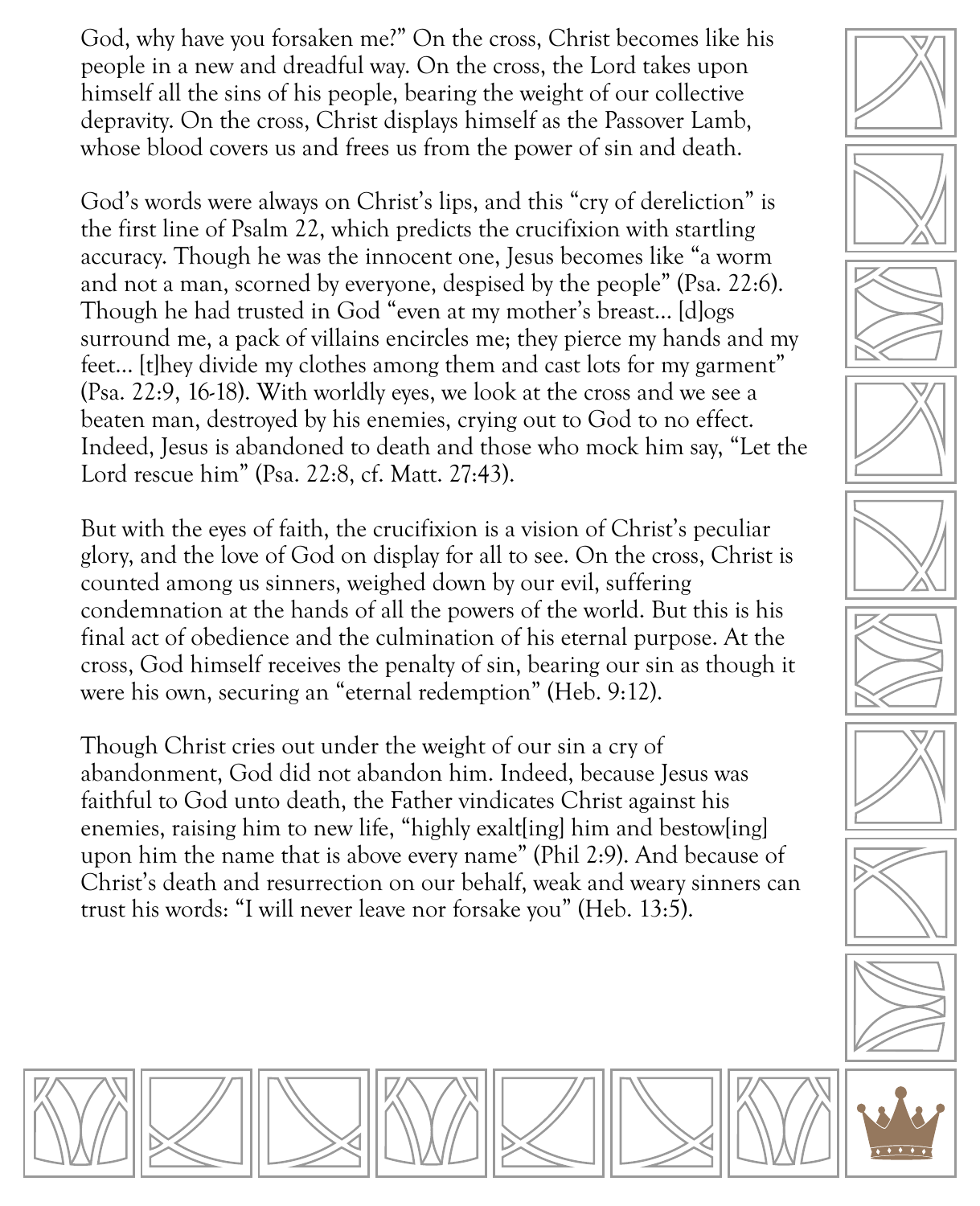## **MONDAY**

### **April 11 |** LUKE 23:34

When you read the gospels, one thing is very clear: the people are seriously confused. Despite healing lepers and the blind, casting out demons with a word, and even raising the decomposing Lazarus to life, the people remain unconvinced that he was the promised Messiah. John the Baptist even begins to wonder, sending his disciples to question Jesus as to whether or not he was the anointed one (Luke 7:20).

His disciples weren't much better than the crowds, often baffled by Jesus' words. Jesus warned them that the Pharisees are "blind guides," leading those who follow them to fall into a pit right along with them. Yet his disciples don't get it and Jesus asks, "Are you also still without understanding?" (Matt. 15:16). Later, Jesus again warns them to beware the leaven of the Pharisees and Sadducees, referring to their way of life and teaching. What animates the Pharisees and Sadducees is the opposite of what should animate God's people. But they turn to one another saying, "We brought no bread" (Matt. 16:7). It isn't their understanding that was impressive, but their willingness to remain despite the difficulty of Jesus' teaching. When many of Jesus' followers abandon him due to his hard sayings, Peter speaks for the twelve, "Lord, to whom shall we go? You have the words of eternal life" (John 6:68). They remained because they knew Jesus was their only hope, even if he left them perplexed more often than not.

Sin is a blinding power. The false gods and idols of the nations "have mouths, but do not speak; eyes, but do not see. They have ears, but do not hear" (Psa. 115:5-6). We become what we worship. When God's people turn away from the living God to the blind and deaf gods of their neighbors, they become blind and deaf themselves (Isa. 42:18). At the cross, we see the darkness of the world at its deepest. As Jesus said to his captors, "This is your hour, and the power of darkness" (Luke 22:53). But in their blindness, this act of evil men results in their own downfall, and the redemption of the world.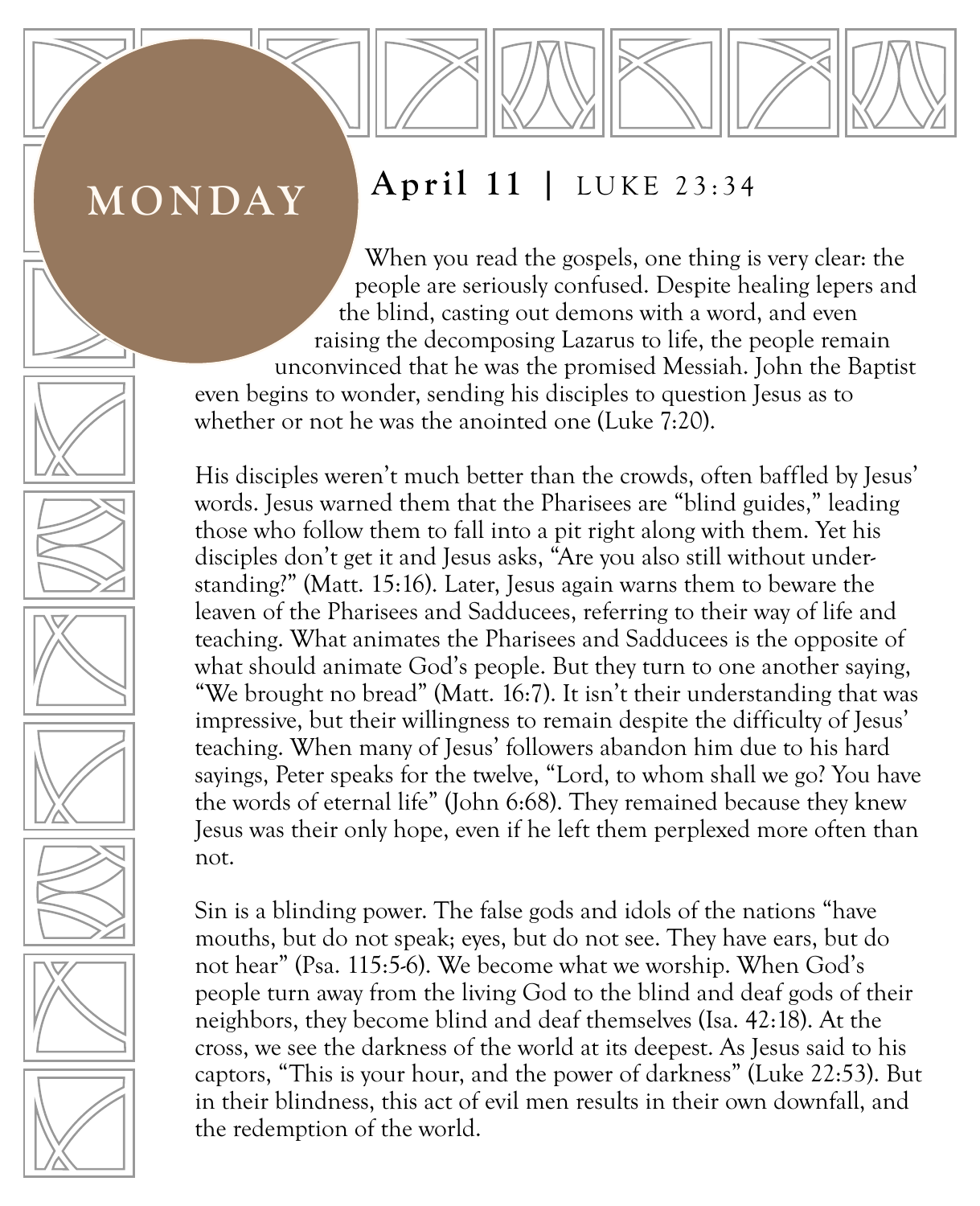Knowing who he is, we look at this scene rightly with horror. The God of Abraham, Isaac, and Jacob came to walk in our midst and we killed him. But what appears to the eyes of the world to be the greatest humiliation and defeat, Jesus says is the hour when when "the Son of man [will] be glorified" (John 12:23). What appears to be Satan's greatest victory is the very thing that resulted in him being cast out of the heavens, never to appear before God to accuse us again (John 12:31, cf. Rev. 12:5, 7-10). On the cross, Jesus does pay for sin, but his crucifixion is also the moment where he makes a mockery of all demonic powers that seek to deceive and blind the world: "He disarmed the rulers and authorities and put them to open shame, by triumphing over them" (Col. 2:15). They too were blind to the truth. None of the rulers of this age understood what Christ was going to accomplish, Paul says, "for if they had, they would not have crucified the Lord of glory" (1 Cor. 2:8).

Yet, on the cross, we do not see a boastful Christ, reveling over his enemies, but a humble redeemer. He came not to destroy, but to give life. To reject him is to stand condemned, for there is no life to be found anywhere else, but he came to give mercy to all who call upon his name. Even in his last moments, Jesus exemplifies an unearthly kind of love—the love of enemies—saying, "Father, forgive them, for they know not what they do." The love of Jesus is a reconciling love. In sin, we display hatred for God, but it is "while we were yet sinners, Christ died for us" (Rom. 5:8).

We cannot stand at a distance from the cross, nor pretend we played no part. He went there for us and it was our sin that held him. But he goes for the sake of love and forgiveness. Though we were once enemies, we become beloved children. Though we were once those who hated one another, in Christ we become family. We can rest assured, because of Christ's work on our behalf, the accuser has been cast out. Now it is Christ, the Lord of glory, who sits at God's right hand, pleading mercy for us all saying, "Father, forgive them, for they know not what they do."



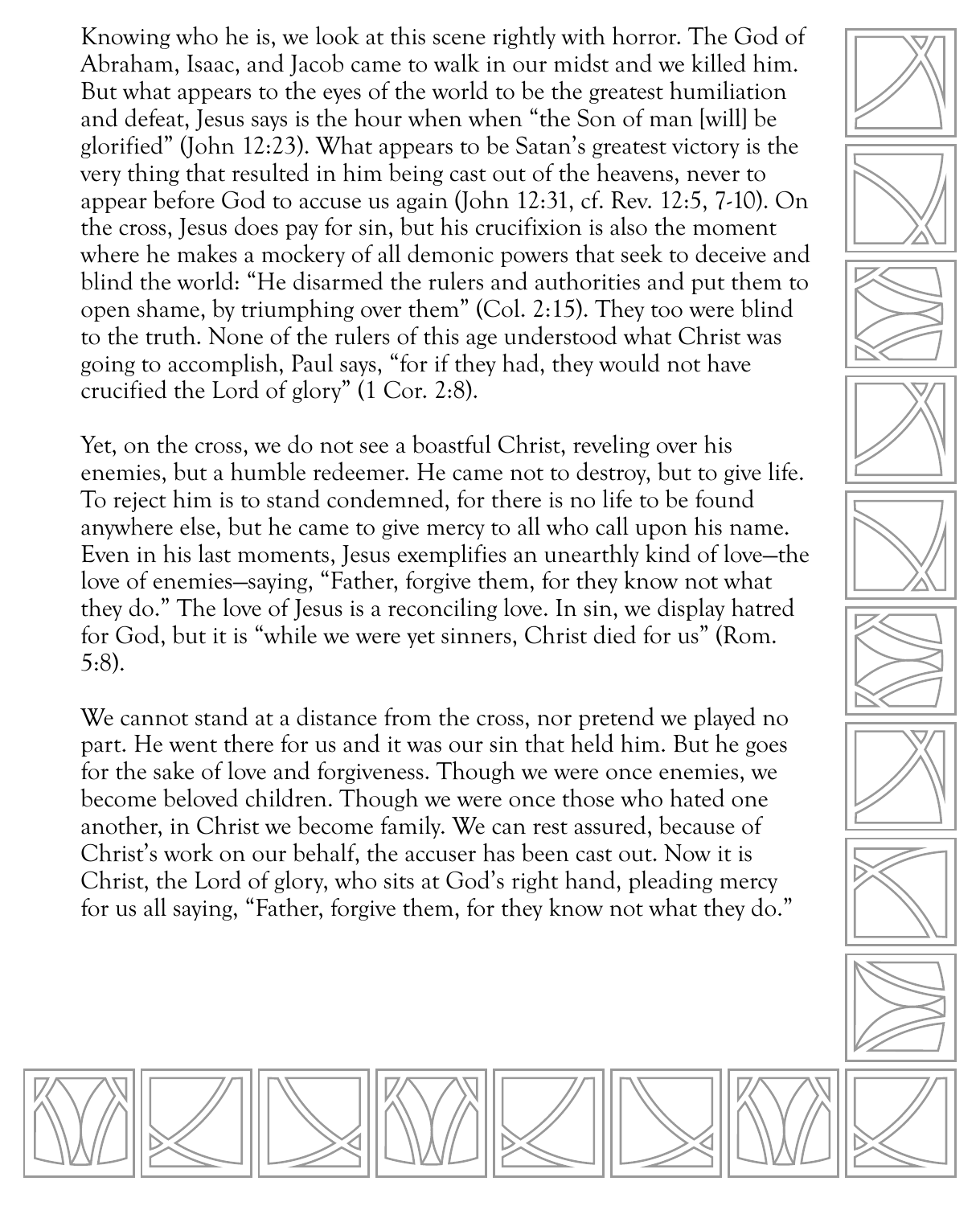# **TUESDAY**

#### **April 12 |** LUKE 23:43

The mercy of God is a scandalous grace. It flies in the face of every normal assumption we have about the world. We are bombarded at all times by messages that declare that we are the true masters of our destiny and everything of consequence in our life depends upon us. There is some truth to this, of course. If you spend your time meditating on everything your husband or wife has done wrong, you will find nothing but increased dissatisfaction as you peel the scab off old wounds, never letting them heal. If it is your habit to constantly "one up" everyone around you, you'll find that your friendships diminish and wonder, "What's wrong with them?" If you never take the time to make plans or think through how to move forward in the things God has called you to—your career, your family relationships, your ministry toward others—you will progress in life like a car stuck in the mud. What we do matters and there are real consequences. What we do again and again and again will impact our future.

But the mercy of God renders all of our best efforts null and void. In the face of God's great mercy, we have no choice but to come to the end of ourselves, realizing that our works, however wonderful they may seem, have failed. If that couldn't be any clearer before the crucifixion, there is no question after. All of us "have become like one who is unclean, and all our righteous acts are like filthy rags" (Isa. 64:6). Nothing that we do on our own meets God's standard, which is nothing short of perfection. In the end, we have to recognize that no one is good, "not even one" (Rom. 3:10). How great is our need? So great that only the death of Christ is sufficient to restore us. But the cross likewise demonstrates that God revels in showing grace, abounding in steadfast love. The prophet cries out, "Let the wicked forsake their ways and the unrighteous their thoughts. Let them turn to the LORD, and he will have mercy on them, and to our God, for he will freely pardon" (Isa. 55:7).

If ever you believe that you are too far from grace, our Lord offers to us the thief on the cross as an example. Hanging upon a cross as a result of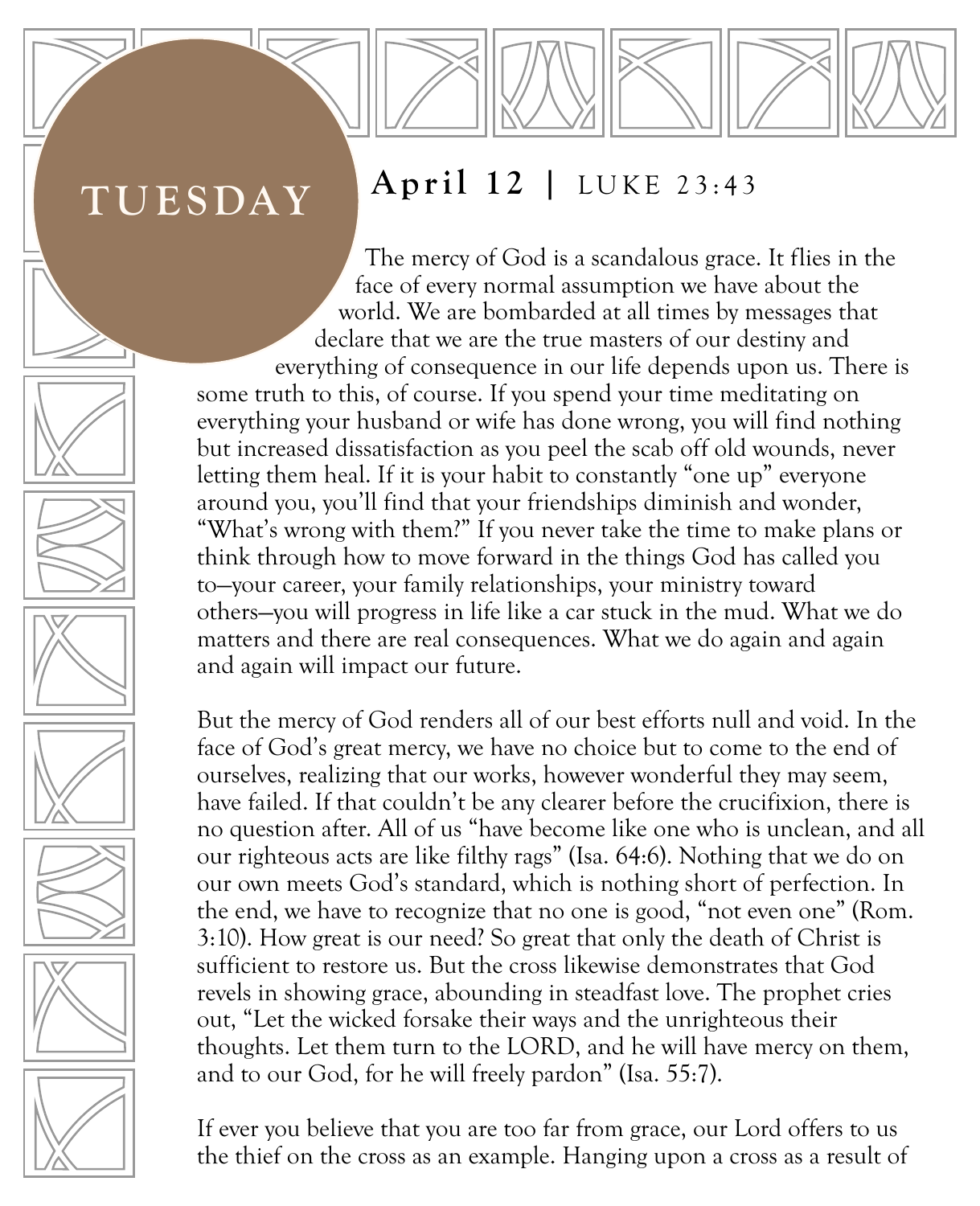his own crimes, he acknowledged, "We are punished justly, for we are getting what our deeds deserve" (Luke 23:41). He is quite literally at the end of himself and completely powerless. But with his next breath, he dares to ask Jesus, "[R]emember me when you come into your kingdom" (23:42). Jesus told his disciples that just as Moses lifted up the bronze serpent in the desert so that all who looked upon it would be saved (Num. 21:9), likewise would Christ be lifted up for the salvation of his people (John 3:14-15). And on that day, face to face and cross to cross, the thief found the matchless love of God looking back at him. Without hesitation, Jesus cancels his debt with a word, promising that they would be together in paradise on that very day.

We cannot barter with God, nor offer up our own works to lessen the burden of our debt. We are far more guilty than we realize, with far more sins left unnoticed than those we've been able to count. But God's mercy is for all who know their need and look to Christ to mercy. For all who call upon the name of the Lord Jesus, looking to the sacrifice of his cross even at the hour of our death, Jesus says, "Today you will be with me in paradise."



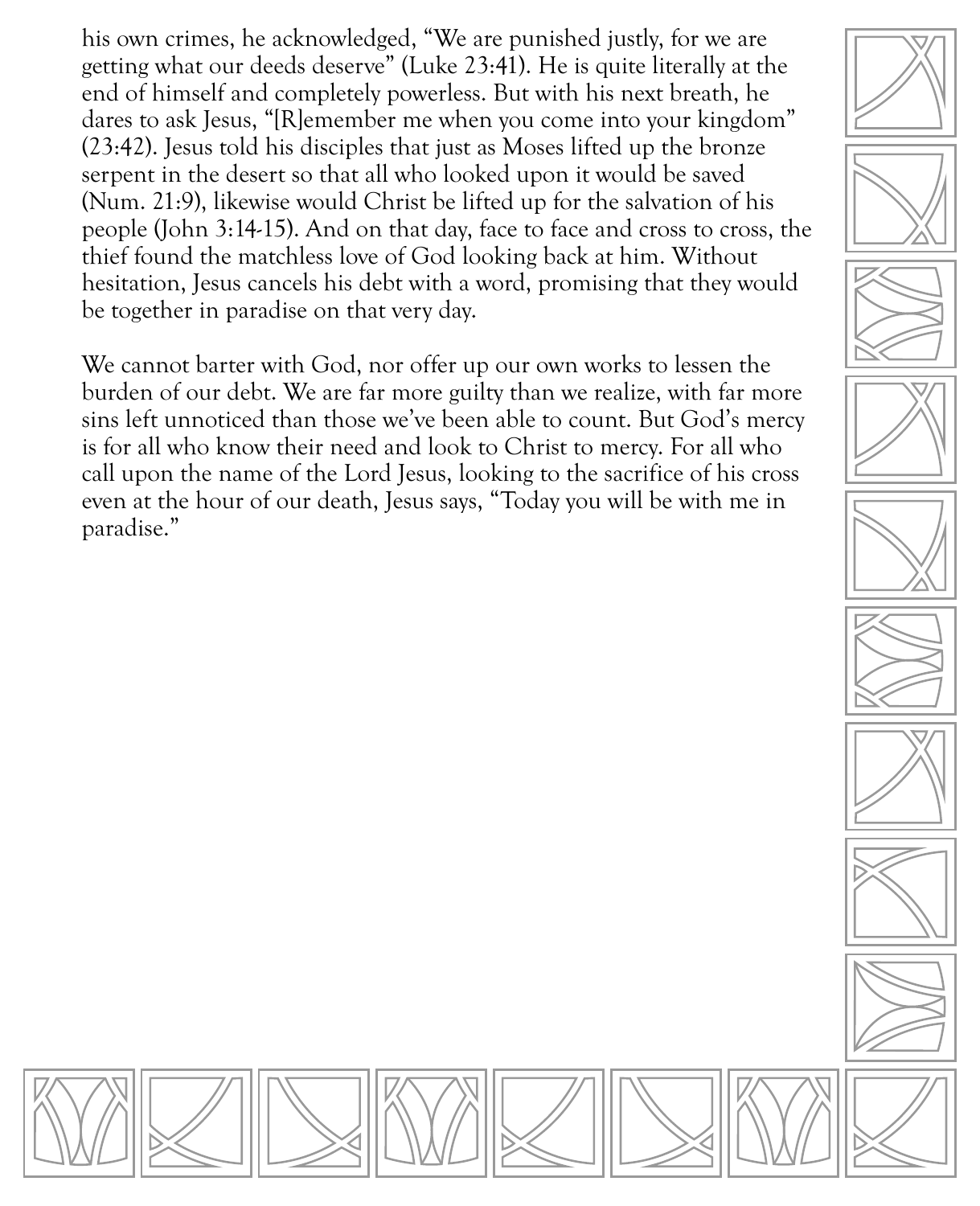#### **April 13 |** LUKE 23:46 **WEDNESDAY**

The most famous of all the Psalms is Psalm 23. This psalm is famous for many reasons, particularly because it describes God as the great shepherd of our souls. Despite the fact that we walk through the valley of the shadow of death, we need not fear any evil because God is with us. God is the shepherd who makes us "lie down in green pastures" and guides us to "still waters" (Psa. 23:2). With his rod (his scepter) and his staff (a shepherd's crook), David says, "you comfort me" (Psa. 23:4). Because God is in control, we can find rest and comfort even in the most dangerous places. Even there, God ensures that we are cared for; he is the one who prepares a table "in the presence of my enemies" (Psa. 23:5). Despite the fact that enemies gather around us, we have a place at the table of the King. When the Lord referred to himself as the good shepherd, he was bringing all of these images to mind. The very God about whom this psalm was written is the Lord Jesus who has come to live among his people.

As our shepherd, Christ leads us—he goes before us—into the valley. One of the great comforts we can find, particularly when we face dangers that seem too much for us to bear or too deadly to overcome, is that Jesus does not stand at a distance. On the contrary, he is the one who walks before us everywhere we go. Every step of the way, we only ever go where Jesus himself has gone.

For all of us, whether we know the Lord or not, the greatest of all unknown dangers is death itself. I'd venture that many of us, at one time or another, may find ourselves anxiously meditating on death, with a niggling fear we can't quite shake that it might not be "sunshine and roses" on the other side. Death is not like other doors we might walk through, where we can hold someone else's hand and make the journey together. It is a great blessing to die with our hands held by loved ones, but the fact remains: we meet death by ourselves and we don't get to bring anyone else along for that particular journey.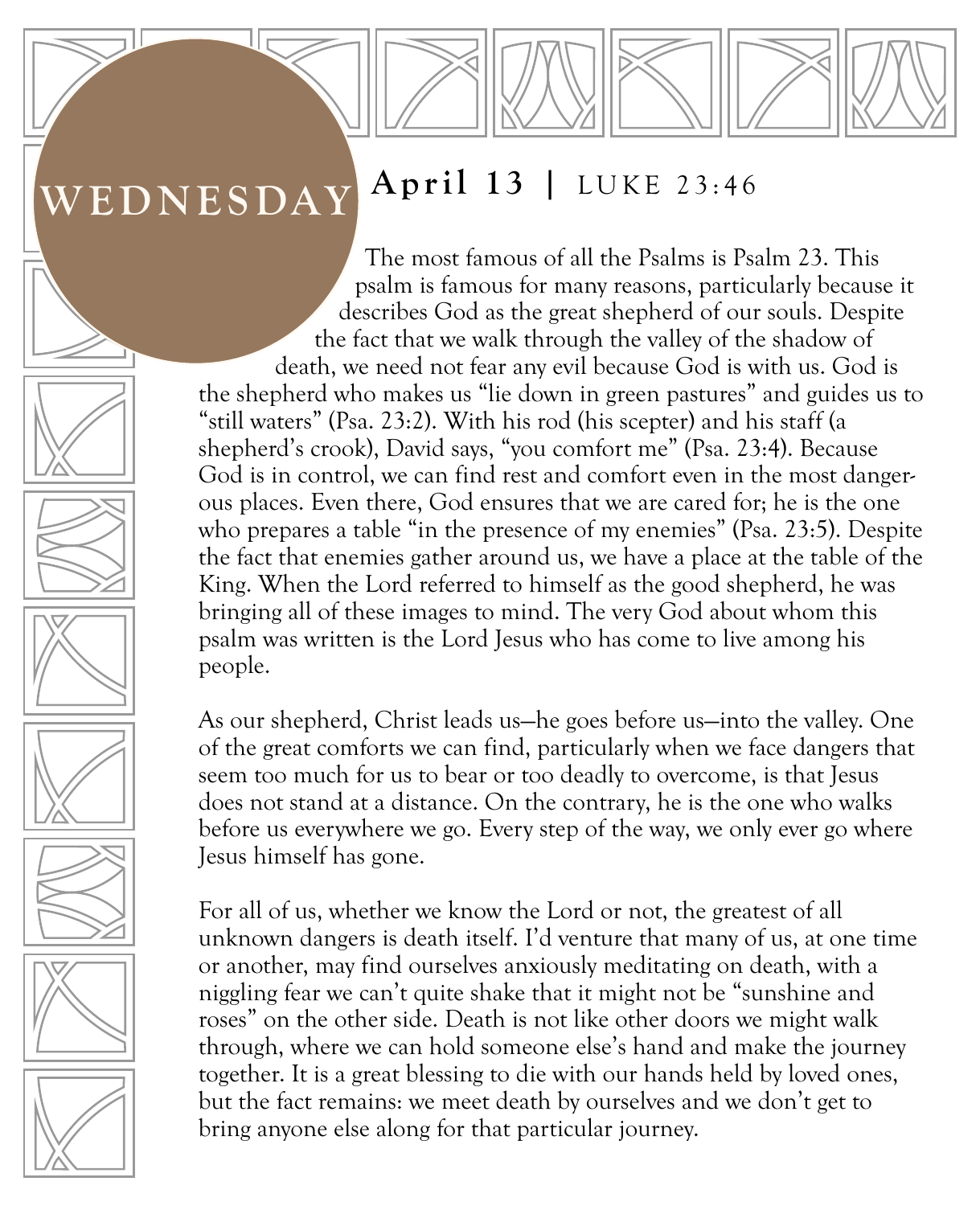From eternity, Jesus has been the beloved Son of the Father. He did not speak any of his own words, but only what the Father told him to say. In the midst of hostile crowds, surrounded by enemies, again and again the Father spoke from heaven, declaring that Jesus is his "beloved Son, with whom I am well pleased" (Matt. 17:5) and elsewhere that he would glorify himself as his Son through his death (John 12:28). Jesus knows the Father and "we have seen his glory as of the Son from the Father, full of grace and truth" (John 1:14). At the moment of his death, the Lord shows us the way through the fear of death saying, "Father, into your hands I commit my spirit."

We have been fully adopted into the household of God, but not merely as add ons. We are those who have been united to Christ. We are "in Christ." For this reason, we aren't regarded merely as second or third born children. In Christ, "God has sent the Spirit of his Son into our hearts, crying, 'Abba! Father!'" (Gal. 4:6). In Christ, the Father loves us as if we were his firstborn. Indeed, the life we live is no longer our own: "It is no longer I who live, but Christ who lives in me. And the life I now live in the flesh I live by faith in the Son of God, who loved me and gave himself for me" (Gal. 2:20).

Though we are made of dust and subject to doubts and fear, Christ is the shepherd who goes before us. The church father Irenaeus says it this way, "He did not reject human nature or exalt himself above it. [Becoming] an infant among infants, he sanctified infants; becoming a child among children, he sanctified those having this age… becoming a young adult among young adults, he was an example for young adults and sanctified them to the Lord… Lastly, he came even to death so that he might be 'the Firstborn from the dead,' himself 'holding primacy in all things' (Col. 1:18), the Author of life, prior to all and going before all."

When we pass through the threshold of death, it will not be an end, nor should we face it with fear. The Author of life and the Lord of glory has gone before us in all things, securing our path along the way. Because Christ has gone before us, offering up his spirit to his faithful Father, death has now become the doorway to eternal life and never-ending peace.

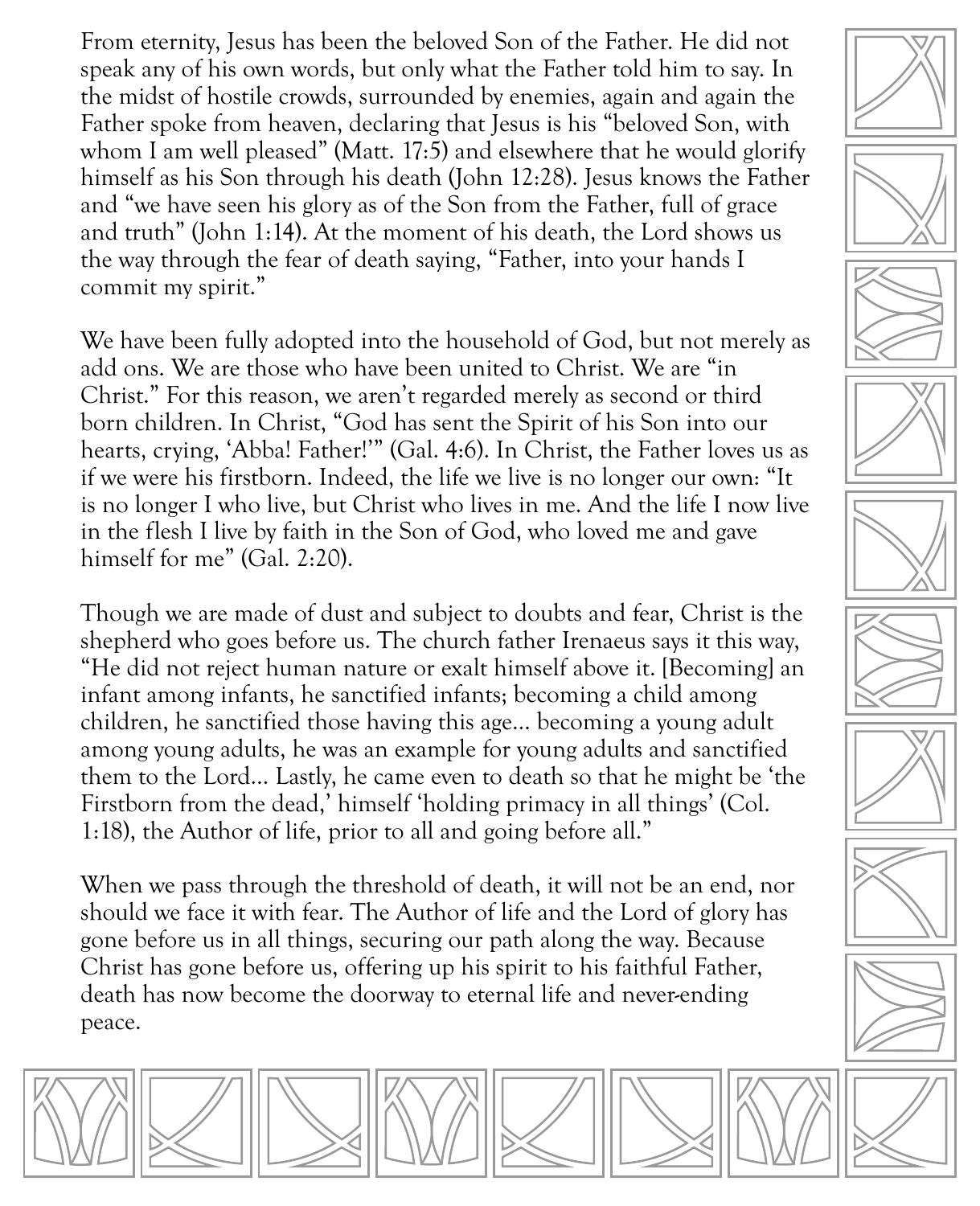# **MAUNDY THURSDAY**

#### **April 14 |** JOHN 19:26-27

The conflict throughout the Scriptures is the manifestation of two different families—two different households. When Israel suffered in bondage among the Egyptians, they were living in "the house of slavery" (Deut. 7:8) and "the house of Pharaoh" (1 Sam. 2:27). There is more going on here than meets the eye. What appears to be battles between peoples, nations, and worldly powers, is in fact a battle "against the spiritual forces of evil" (Eph. 6:12). To Satan, God had said, "I will put enmity between you and the woman, between your offspring and her offspring; he will bruise your head and you shall bruise his heel" (Gen. 3:15). Ever notice what kind of an animal the pharaohs of Egypt wore on their head? The conflicts of the Bible are skirmishes in a war between the household of God and the household of the serpent.

This battle often rages within our natural families. Adam and Eve were parents to both Cain and Abel. Jacob is faithful, but Esau despised the covenant. Joseph's brothers were his greatest foes, selling him into slavery. Jesus himself "came to his own, but his own people did not receive him" (John 1:11). Many of his closest relatives did not believe in him (John 7:5). He warned his disciples, "Do not think that I have come to bring peace to the earth. I have not come to bring peace, but a sword. For I have come to set a man against his father, and a daughter against her mother… a person's enemies will be those of his own household" (Matt. 10:34-36).

The truth, whether we like it or not, divides. Right reveals what is wrong. Holiness makes corruption clear. And Jesus came into the world "to testify to the truth" (John 18:37). Jesus is himself the Truth and the line in the sand. As the righteous judge, Jesus separates wheat and chaff, sheep and goats. By declaring the way of righteousness, Jesus makes clear that every other path leads to death. Jesus' ministry is a ministry of division. And the costs are not insignificant: "Whoever loves father or mother more than me is not worthy of me, and whoever loves son or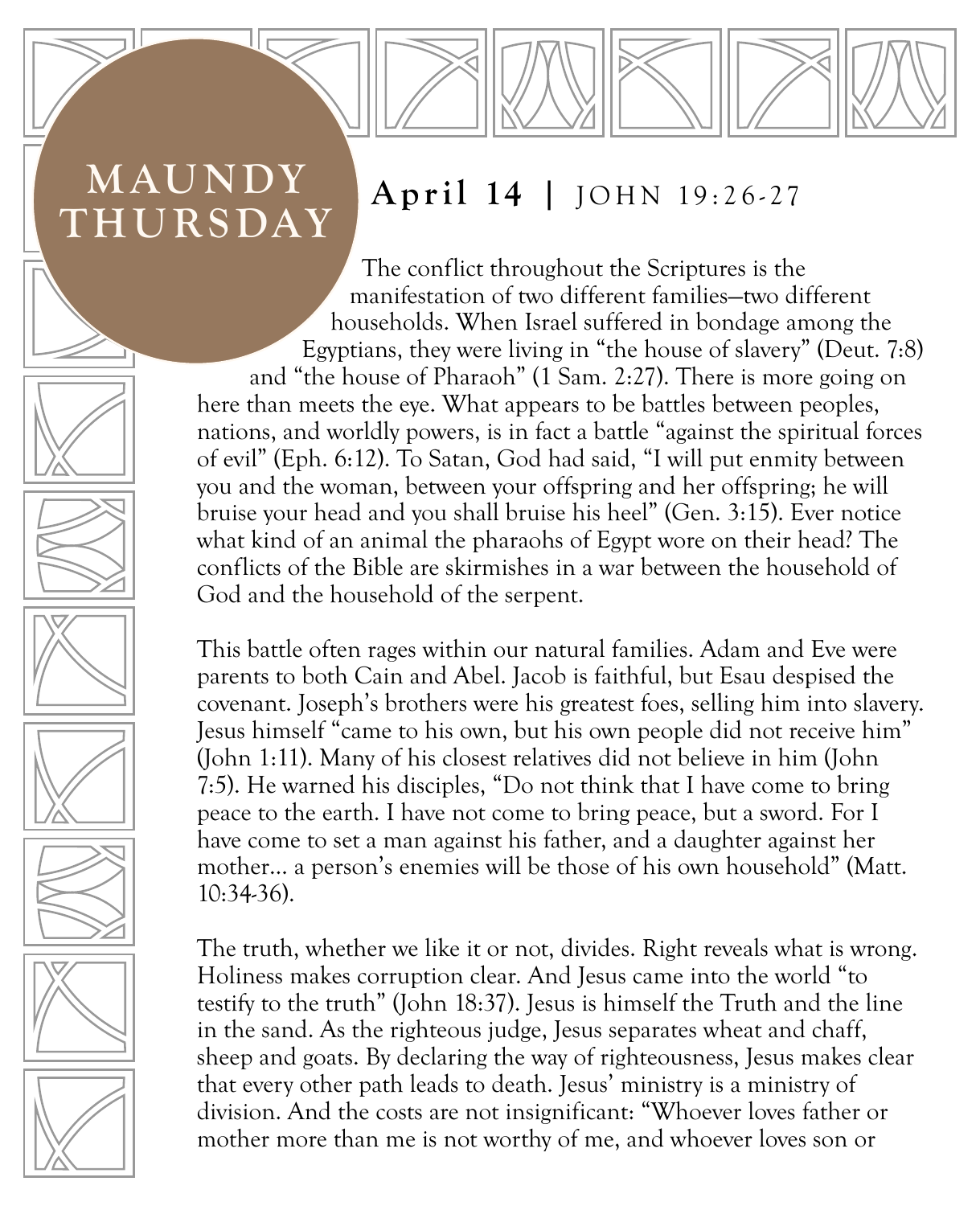daughter than me is not worthy of me" (Matt. 10:37). To love Jesus is to be separated from those who do not.

But every division in scripture is for the purpose of an even greater joining. Adam has flesh and bone taken from his side in order that he might be joined in one flesh with Eve. Abraham and his household are separated from all the peoples of the earth, so that through Abraham's offspring "all the nations of the earth shall be blessed" (Gen. 18:18). While sin separates, God is the great reconciler of all people and he intends to join all people—every tribe and tongue—into one new family.

In the hour of his greatest need, Jesus takes care of his mother. Mary had been warned "a sword will pierce through your soul" when her son brought redemption to his people (Luke 2:35). The moment of Christ's agony was also hers. But Jesus honors his mother, loving her to the last. To ensure that she would never be in need, Jesus gives his mother to a new son who would take her into his home as his own. And this is precisely what Jesus promises to do for us all.

Jesus gives us sure promises that "everyone who has left houses or brothers or sisters or father or mother or children or lands, for my name's sake, will receive a hundredfold and will inherit eternal life" (Matt. 19:29). Though we may face having our own souls pierced by the hatred of those we love, we have a Lord who understands and gives us to one another as a gift. Even more, in Christ we have been given God as Father and Christ is not ashamed to call us brothers and sisters (Heb. 2:11). We will never be orphans, even if parents hate us or brothers reject us, because we are adopted members of the household of God. In Christ, everywhere we go we will find fathers and mothers, sisters and brothers—everyone who calls upon the name of the Lord.





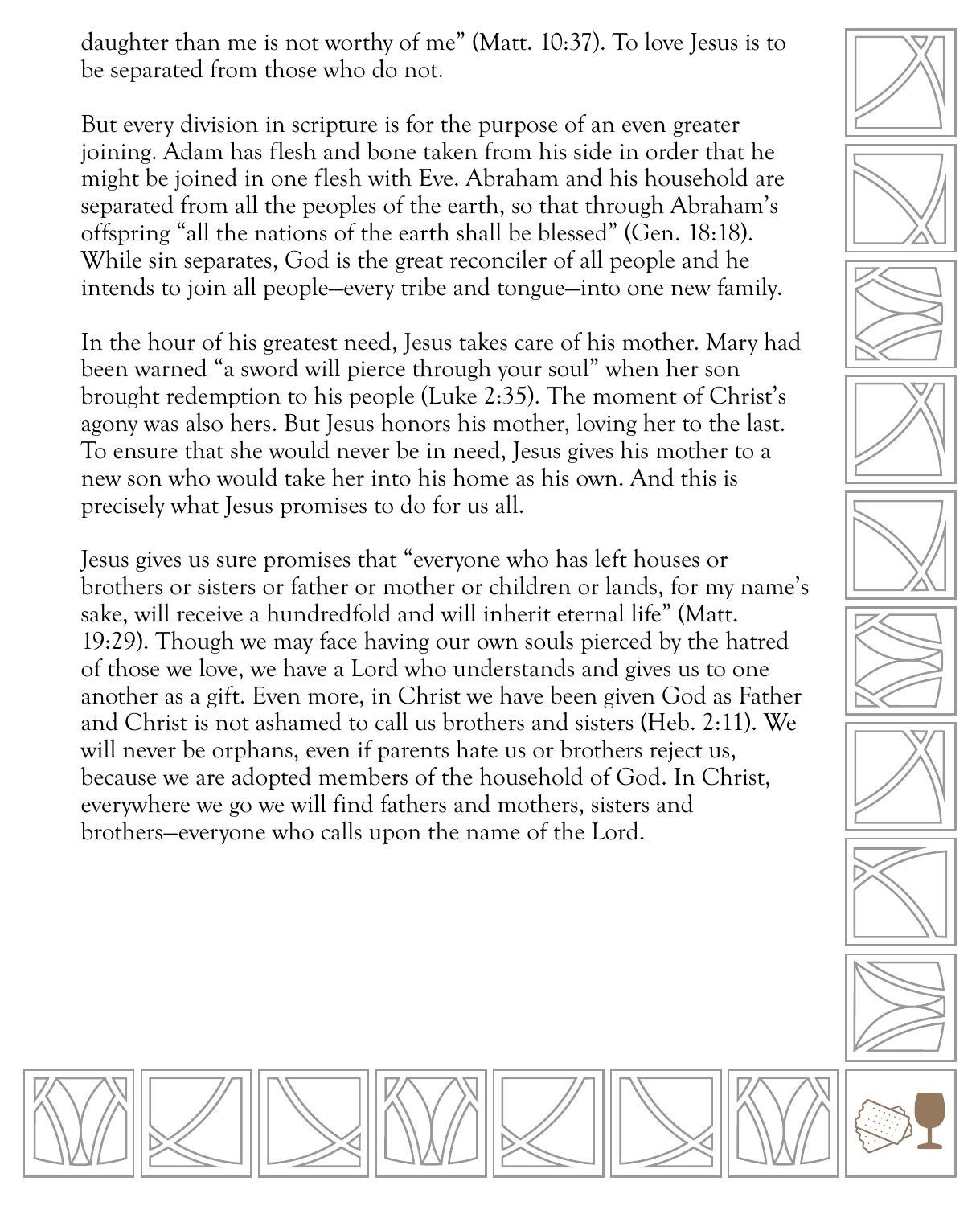# **GOOD FRIDAY**

## **April 15 |** JOHN 19:28

Water is the most precious resource and the precondition of life anywhere it is found. At any given moment, around 60% of our body is water. Sometimes, even the premature wrinkles we fear are forming on our foreheads will disappear if we're properly hydrated, showing up again when we're too parched. Everything in our life depends on water and that is by design.

In the beginning, the earth was formless, void, and dark, and the Spirit of God hovered over "the face of the waters" (Gen. 1:2). Before Adam was created, we are told that certain plants had yet to spring up because "the LORD God had not caused it to rain on the land, and there was no man to work the ground" (Gen. 2:5). In truth, Adam is no different than the plants that require water to live. What is a righteous man? "He is like a tree planted by streams of living water" (Psa 1:3). To make Adam, God gathers "dust"—waterless soil—and brings him to life by "breath[ing] into his nostrils the breath of life, and the man became a living creature" (Gen. 2:7). With our breath we fog up mirrors or clean our glasses. Breath is both water and air. The world begins in water and all life that comes up from the earth depends on water, including our dusty forefather.

It should not surprise us that the giving of water is a symbol of salvation. The way to salvation is always by way of water. In the flood, God returns the world to its original state, covered by water, and Noah and his family step out of the ark into a "new" world. Israel passes through the Red Sea, out of the house of slavery in Egypt. Later, they cross the Jordan into the promised land—the land "flowing with milk and honey [which] drinks water by the rain of heaven, a land the LORD your God cares for" (Deut. 11:9, 11). The prophets speak of the coming of the Messiah as the day in which God would "pour water on the thirsty land, and streams on the dry ground; I will pour my Spirit upon your offspring… they shall spring up among the grass like willows by flowing streams" (Isaiah 44:3-4).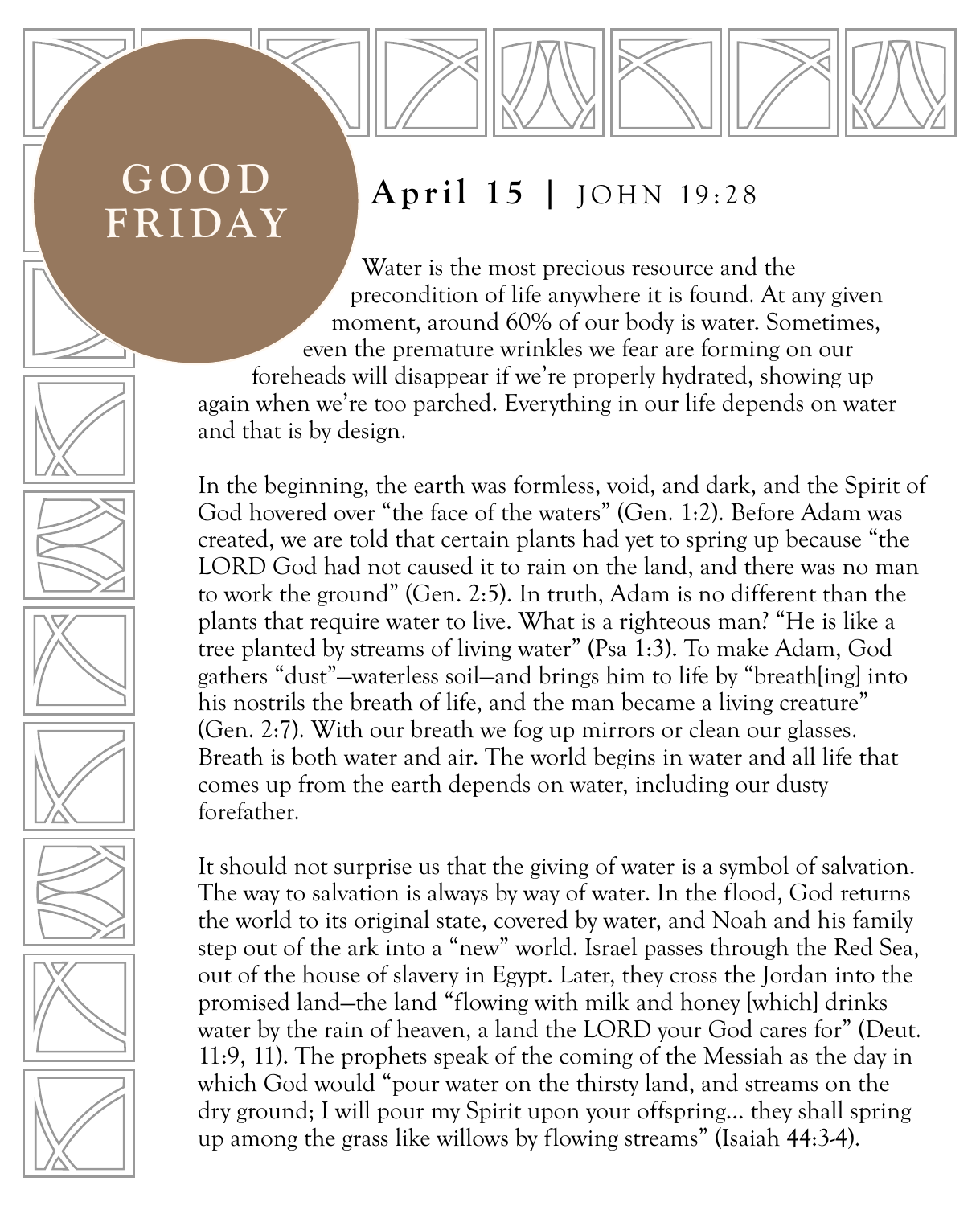Yet, on the cross, Christ took on the full reality of mankind under the curse. In the beginning God plants a garden, showing Adam what humanity was to do, before giving the world into the care of Adam and Eve. As the streams that flowed from the garden went out from God's presence into the world, they were to work the ground, bringing life wherever they went. But in sin, the ground was cursed to bring forth thorns and thistles. Instead of gardens, the world was filled with desolate places, dry and cracked. Christ, crowned with cursed thorns, died a thirsty man.

Christ is the one who gathered up dust to form Adam's body, and he also stooped down to spit on the ground, making mud to give the blind man new eyes (John 9:6). Christ is the one who breathed into Adam, bringing him to life, even as he breathed upon his disciples to give them the Holy Spirit (John 20:22). And the God who made us in his image came to bring life to the world through his death. The saving work of Jesus goes well beyond forgiveness for sin. Indeed, even the very earth itself will one day "be set free from its bondage to corruption" (Rom. 8:21) when Christ returns.

All thirst and every desire we have is, at its core, a desire for God. In sin, those desires become twisted. In sin, we forsake God, "the fountain of living waters" (Jer. 2:13), settling for water that does not satisfy. But in Christ, we never need to thirst again. In Christ, we pass through the waters of baptism, out of darkness and into the kingdom without end. Even more glorious, in Christ, each of us becomes a source of water for the dying world. "Whoever believes in me," Jesus said, "out of his heart will flow rivers of living water" (John 7:38). Because Christ thirsted, he now invites all: "Come, everyone who thirsts, come to the waters" (Isa. 55:1).



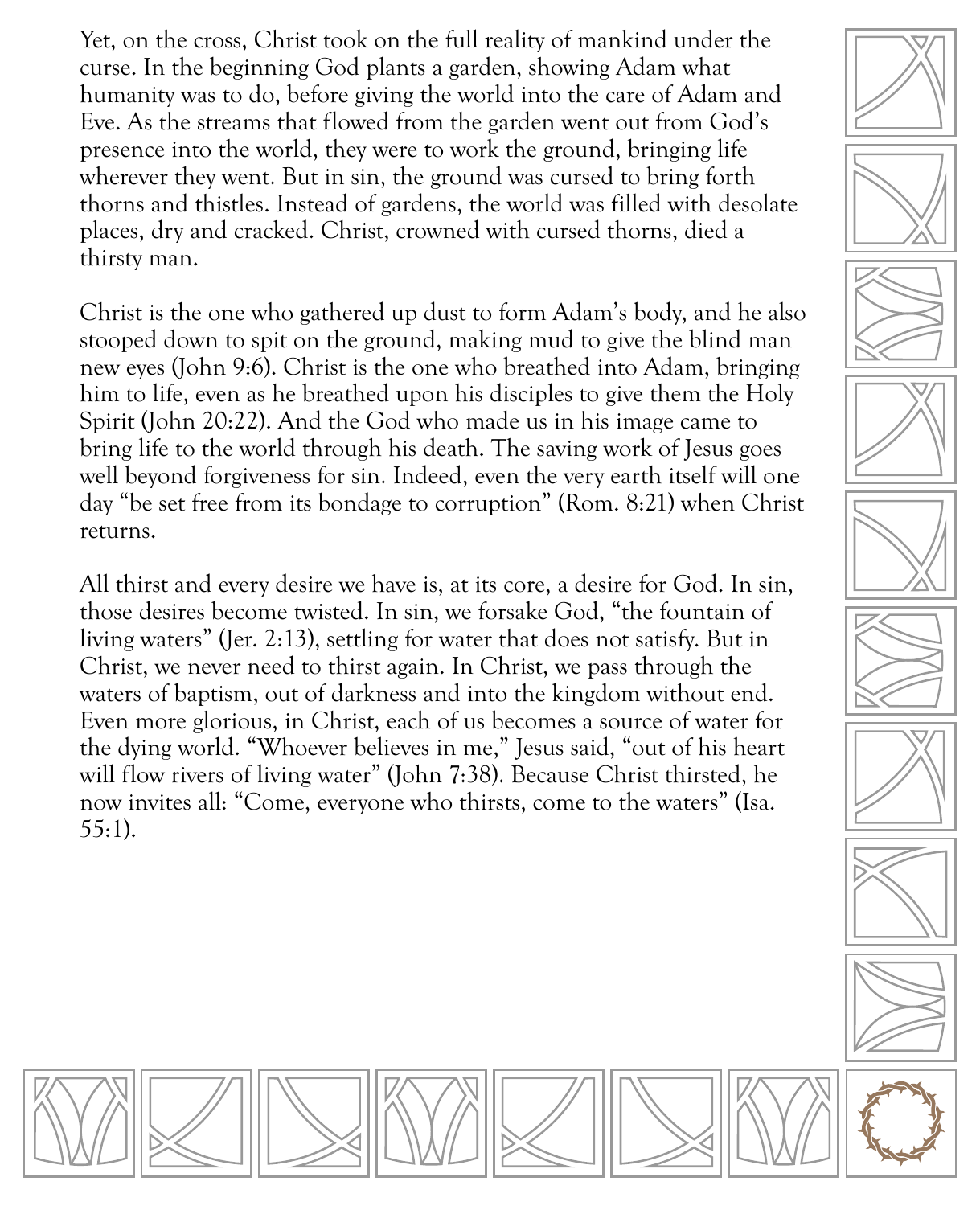# **HOLY SATURDAY**

### **April 16 |** JOHN 19:30

Out of all the authors of scripture, John was given some of the most exalted words to write. His gospel is dramatically different from the others. No doubt we've all found ourselves thumbing through Revelation, perplexed by the visions he reported there. John was given a heavenly vantage point and he describes the mission of Christ from that perspective. In John's gospel, the divinity and majesty of Christ is front and center at all times, starting with the first words: "In the beginning was the Word, and the Word was with God, and the Word was God… All things were made through him, and without him was not anything made that was made" (John 1:1, 3).

Jesus is not merely the Son of David, nor merely the promised seed of Abraham. Jesus is God himself—the very source of creation, through whom everything in existence has been made. There is no life, except the life that is in him, and it is because of him that all of us "live and move and have our being" (Acts 17:28). Everyone in all places and in all times depends upon Jesus at every moment, despite the fact that most don't realize it. By beginning his gospel with Christ's role in creation, John sets a much grander vision of the redemption before us. A mortal king can do a great deal—for a single lifetime. Tyrants like Nero, Hitler, Putin, or Xi Jinping have numbered days before they return to dust. But what might the Creator accomplish?

In fact, the mission of Jesus is nothing less than to bring about a fully renewed creation. Unless "one is born again he cannot see the kingdom of God," Jesus had said to Nicodemus, "[U]nless one is born of water and the Spirit, he cannot enter the kingdom of God" (John 3:3, 5). Those who believe in Christ and receive him, John tells us, are given "the right to become children of God" because we have been born again, "not of blood nor of the will of the flesh nor of the will of man, but of God" (John 1:12-13). Our redemption is not being dusted off and polished a bit; rather, our redemption is nothing less than new birth, by water and the Spirit.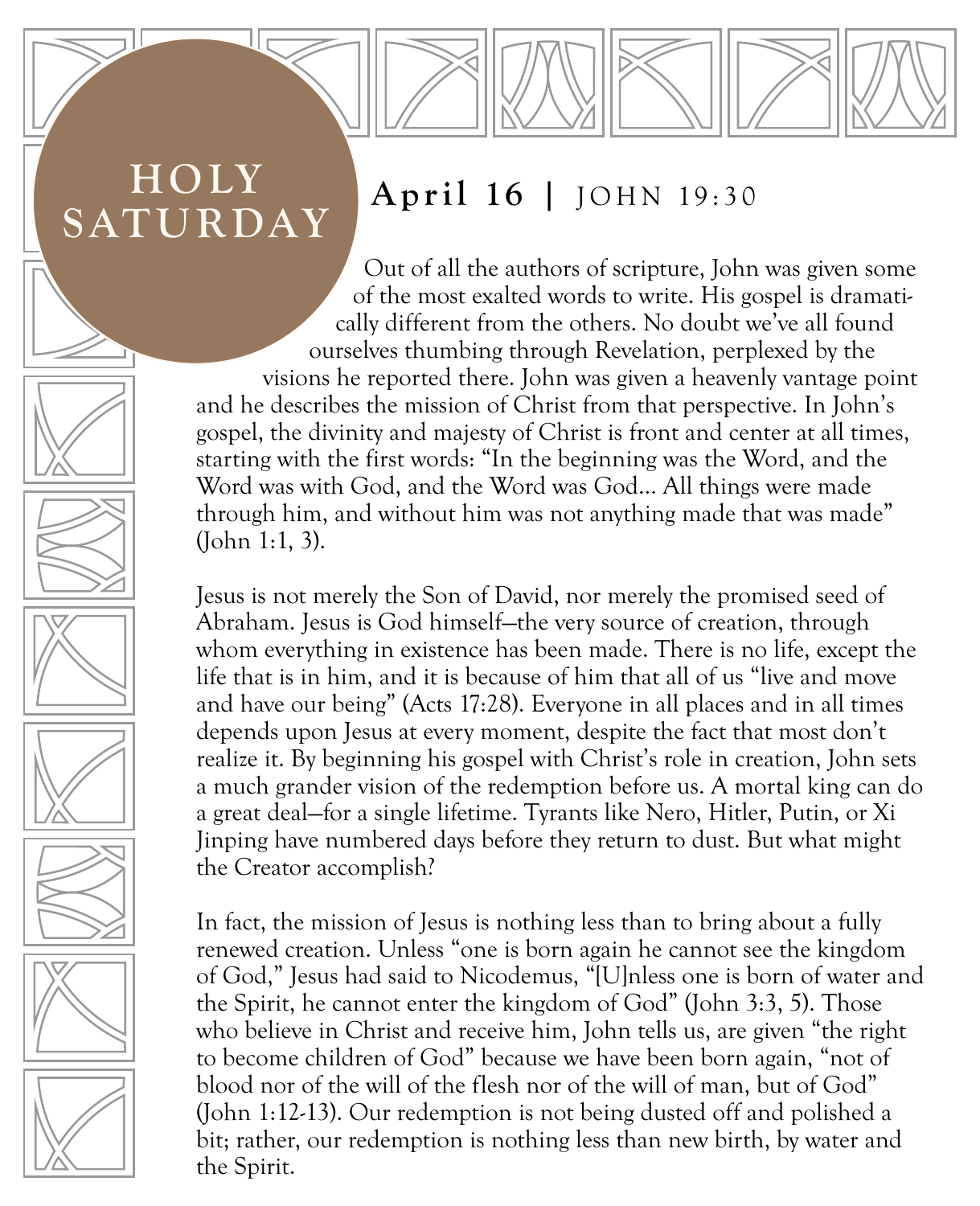As we saw yesterday, Christ gives his Spirit like living water, causing deserts to bloom and, by his Spirit, we ourselves become sources of life everywhere we go. The waters of baptism, among other things, signify that we have passed through water into the new creation itself. As the world was covered in waters in the beginning and as each of us comes forth from the amniotic waters of our mother's womb, in Christ we are brought out of the darkness of "the world" into the new life of God's eternal kingdom. In Christ, we pass out of the world that is doomed to end, into the real world that will last forever. Indeed, "if anyone is in Christ, he is a new creation" (2 Cor. 5:17).

While we have yet to see the new creation fully realized, which we will see in its most glorious manifestation after the resurrection of the dead, Jesus has already established that victory. Jesus likens his death to a seed being planted in the ground: "[U]nless a grain of wheat falls into the earth and dies, it remains alone; but if it dies, it bears much fruit" (John 12:24). So long as the grain of wheat remains standing, it is fruitless. But if it dies, that one life becomes the source of life for many more. So too with Christ. On the cross, Jesus gives up his life in order that his death would bring life to countless billions—"a great multitude that no one could number, from every nation, from all tribes and peoples and languages" (Rev. 7:9).

The wages of sin is death and because Christ died for us and in our place, our sin has died with him. Because Christ died, accomplishing his redeeming work, we can know with an unshakeable confidence that our life has been eternally covered by his blood. There is nothing more to add because nothing necessary has been left out. Because he has sprinkled us clean, our sin will never rise again to condemn us. On the cross, Jesus declares his victory, giving us the most encouraging promise we might ever receive: "It is finished!"



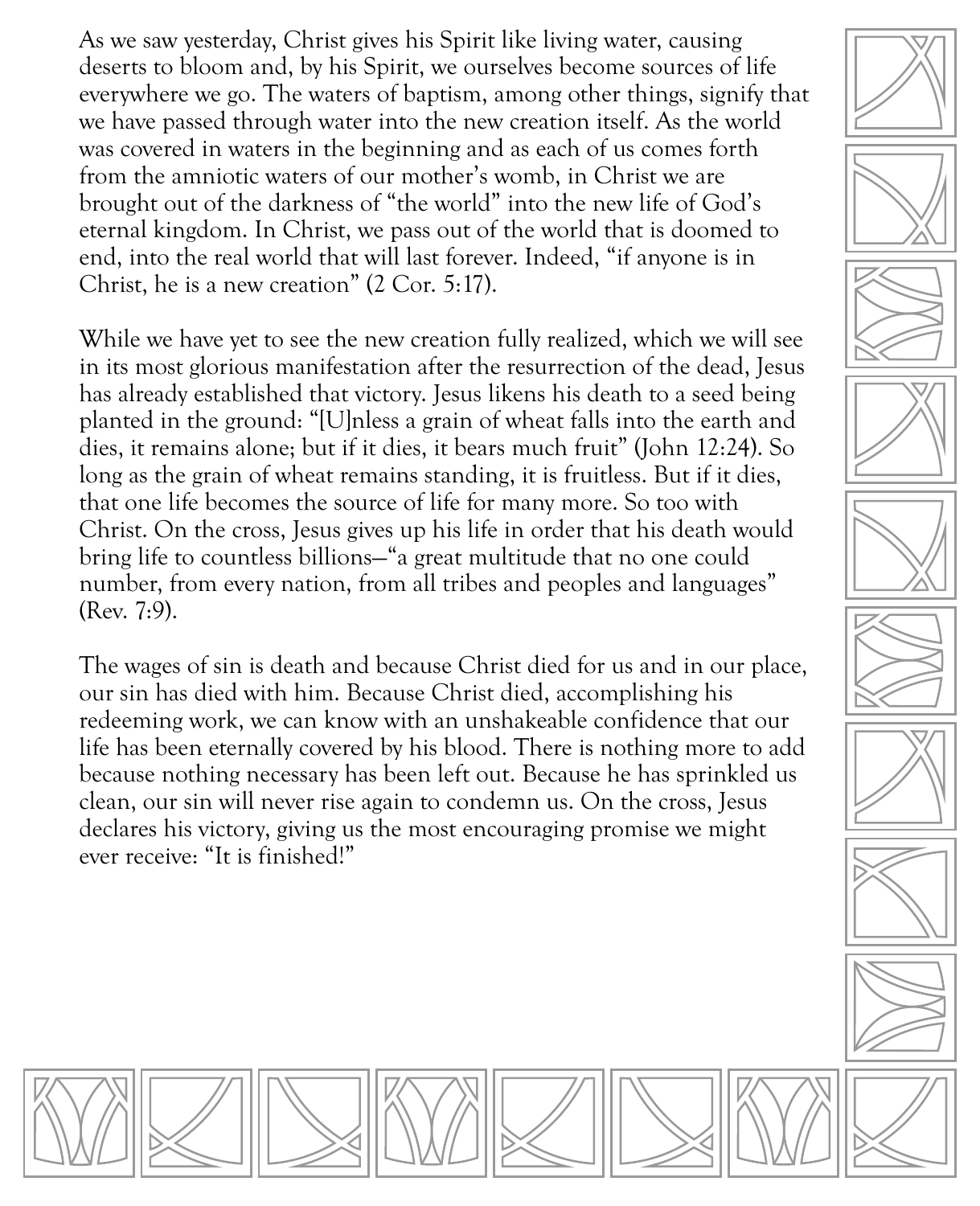# **EASTER SUNDAY**

### **April 17 |** JOHN 20:1

Put this devotion down and go read Genesis 1 through 2:3. Take note of what gets repeated and what doesn't. It's okay—I'll wait… What did you see? Every day, except the second, shows God taking stock of what he did that day and judges it to be good. On the second day, God created the firmament—the barrier between heaven and earth. Why is that, of all things, not called good? Isn't everything that God made good? God has woven the threads of redemption throughout scripture. Everything that came before Christ points to the glorious things that Christ would do. The creation narrative show us the first "work week." God works for six days and the rests on the seventh. We are made in God's image, so we do what God does—working six days and resting on the seventh. Seven days are business as usual. On "the eighth day" business as usual comes to an end. On the eighth day, barriers between God and humanity fade away.

One way we see this is through the rite of circumcision. Circumcision is a kind of death, quite literally wounding the bodily member that causes conception. With circumcision, they became full members of God's covenant people, like Abraham before them, entitled to every promise given to Israel. When Abraham attempted to see God's promise fulfilled in his own power, Abraham was able to have son with Hagar. But Ishmael was not the child of promise. Only after Abraham receives the covenant of circumcision was Isaac born. The new life God gives is through renouncing the flesh and trusting God who gives life. To be circumcised is to enter into a new kind of life—the life of God's priestly people. For one week, newborn boys were like everyone else in the world, but on the eighth day they are granted permission to draw closer.

Yet, significant barriers remained. While normal Hebrews were allowed to come into the inner court of the tabernacle and temple, only the priests were allowed to go in. But, for this, the priests had to undergo another transformation. For the first seven days of their ordination ritual, the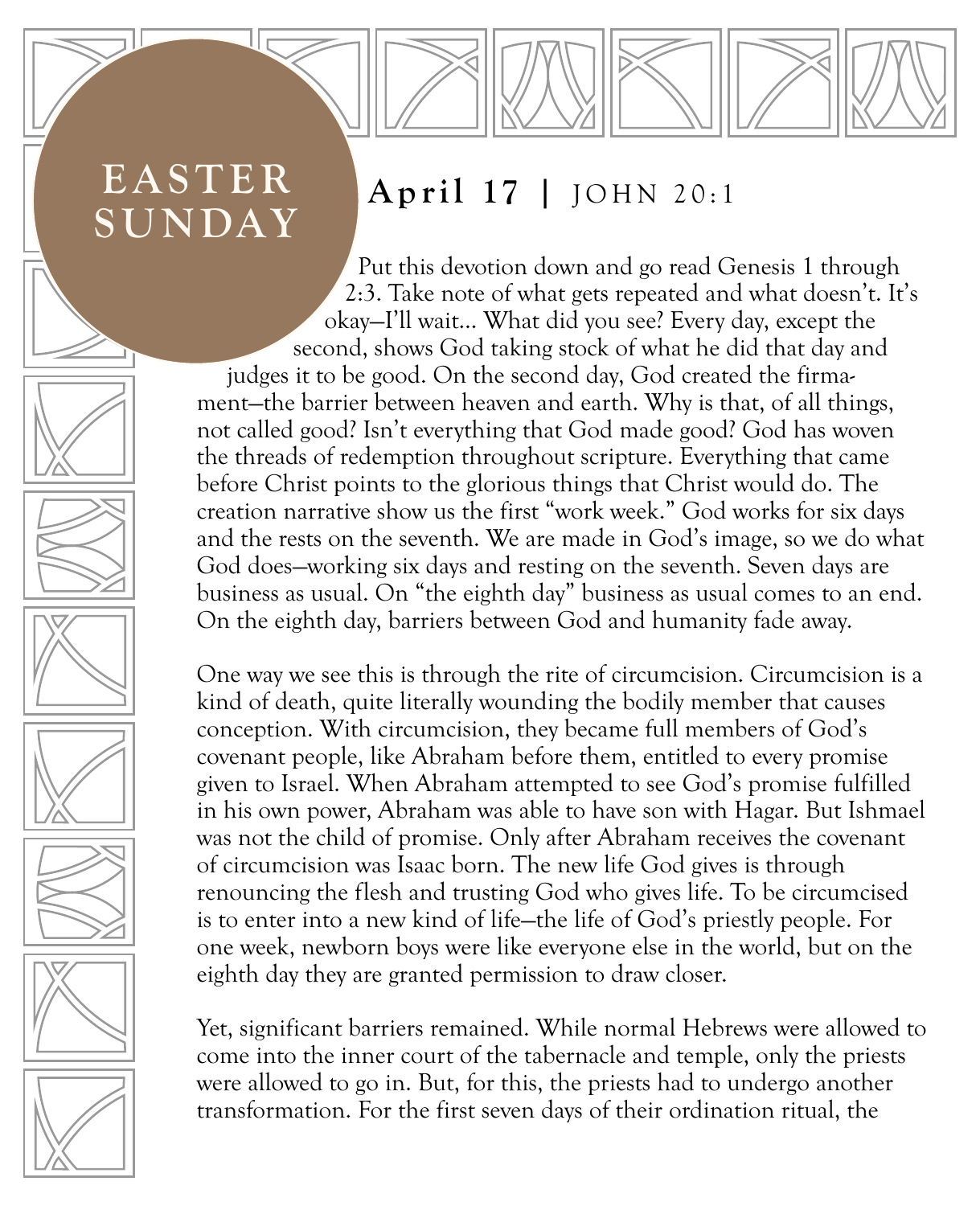priests were like every other Hebrew. They still didn't have permission to enter God's house. But on the eighth day that barrier is removed—Aaron is granted permission to offer the final sacrifice for his sins, taking the blood into God's presence, sprinkling the blood himself (Lev. 8-9). On the eighth day—the first day of the new week—Aaron became a high priest, allowed to push past the curtain into the Holy of Holies. On the eighth day, the way to God's presence is made open. And then we hear, "on the first day of the week Mary Magdalene came to the tomb early, while it was still dark, and saw that the stone had been taken away from the tomb" (John 20:1).

Why was the second day not good? On the second day, God created the barrier between heaven and earth. On the second day, God created the cosmic "curtain" that stood between God and man. This is why a curtain stood before the Holy of Holies in the tabernacle. In order to cross the barrier between heaven and earth itself, we needed a much greater priest. Christ is our great high priest. Every priest before him, like Aaron, had to make atonement for his own sins and then for the sins of the people. But Aaron and his tabernacle were merely shadows of Christ and the true tabernacle. Jesus is the sinless high priest who needs no atonement. Much more, Jesus is "the high priest of the good things that have come" who goes "through the greater and more perfect tent [that was] not made with hands, not of this creation" (Heb. 9:11). Unlike Aaron, Jesus does not push through the curtain in a temple—he tears that curtain and temple down. Jesus ascends through the firmament itself into the heavenly temple. He crosses this final and ultimate barrier, not by the "blood of goats and calves but by means of his own blood, securing an eternal redemption" (Heb. 9:12). But Jesus does not cross this barrier alone—he removes it altogether, taking all of us with him.

Because of Christ's death and resurrection we have all entered in to a new heavens and earth, where no barrier remains. Indeed, we have become his body—united to him more fully than we could ever imagine. Because Christ walked from the tomb that Easter day, we can now know with confidence "neither death nor life, nor angels nor rulers, nor things present nor things to come, nor powers, nor height nor depth, nor anything else in all creation, will be able to separate us from the love of God in Christ Jesus our Lord" (Rom. 8:38-39).